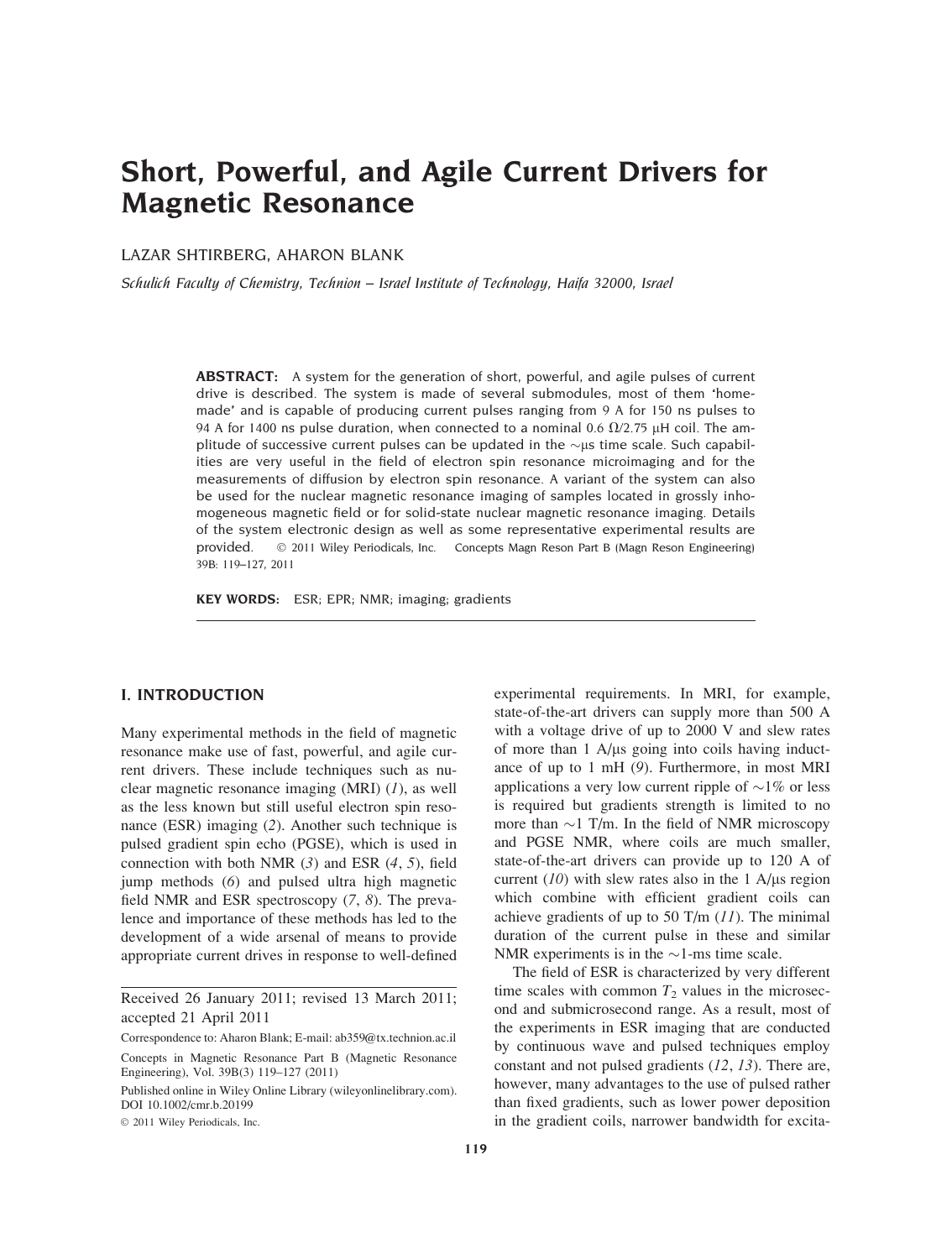

Figure 1 Block diagram of the pulsed current driver system.

tion and data acquisition, faster image acquisition, and the possibility of observing diffusion with PGSE and related sequences. Furthermore, as noted, pulsed currents can also be used for field jump experiments, which are very important in distance measurement by ESR (6). In view of the above, there have been many efforts in the past to perform experiments with pulsed magnetic fields having short rise and fall times. Starting with the pioneering work of Tsvetkov and coworkers on pulsed ESR imaging (14), there are several examples of the development and use of fast pulsed current drives. In the early 1990s, Freed's ESR group developed a pulsed current driver system for ESR imaging  $(15)$ . The driver was designed to provide rectangular pulses with peak currents of up to 60 A, having rise and fall times of  $\sim$ 50 ns when feeding gradient coil with an inductance of  $0.2 \mu$ H (resulting in maximum gradient amplitude of slightly less than 1 T/m). In parallel, Conradi et al. took advantage of the fact that in many types of experiments the exact shape (as opposed to the integral) of the current pulse is of no importance. (Examples of these are pulses for phase gradients in imaging and for PGSE pulse sequences.) They came up with a simplified design that provided pulses of  $\sim$ 3.8 µs, with a peak current of 13 A going into coils with inductance of  $3.2 \mu H$ , leading to a gradient peak amplitude of  $\sim 0.2$  T/m in their configuration  $(16)$ . The basic principle behind their design is charging a capacitor and then discharging it into the gradient coil. This produces a rather clean and intense half-sine current pulse.

Following this early work, many improvements to this approach were carried out in the lab of Kaplan (2) and later again in the lab of Freed, leading to the production of larger currents, shorter pulses, and more intense gradients (17). The most recent version of such drivers is based on a similar idea but is much more powerful and enables currents ranging from 9 A for 150 ns pulses to 94 A for 1400 ns pulse duration when connected to a nominal 0.6  $\Omega$ /2.75 µH coil (18). These pulses produce gradients of up to 500 T/ m in miniature coils used for ESR microimaging and ESR-PGSE experiments. In this article, we present in detail the design and performance of this latest version of pulsed gradient drivers.

## II. THE PULSED CURRENT DRIVER SYSTEM

The overall block diagram of the gradient driver system is shown in Fig. 1. It is comprised of two commercial high voltage power supplies (Lambda GEN600-2.6), each with an output of 1.5 kW having voltages of  $+625$  and  $-515$  V (items (b) and (c) in the drawing). The reason for this slight asymmetry in power sources is due to component limitations. While MOSFETS and transistors for positive supply with favorable characteristics are available for  $+600$ V, components for negative supply are limited to  $\sim$  $-500$  V. These supplies feed a high voltage amplifier (d) that also receives an analog output from the computer (differential 0 to  $\pm$  5 V) and amplifies it by a factor of 60 (for the positive output) and 50 (for the negative output). The importance of this unit is that it can vary the voltage rapidly and stabilize it on the required value, thus providing the necessary agile response of the system to gradient drive stepping up/ down. This pre-regulated voltage is used to feed the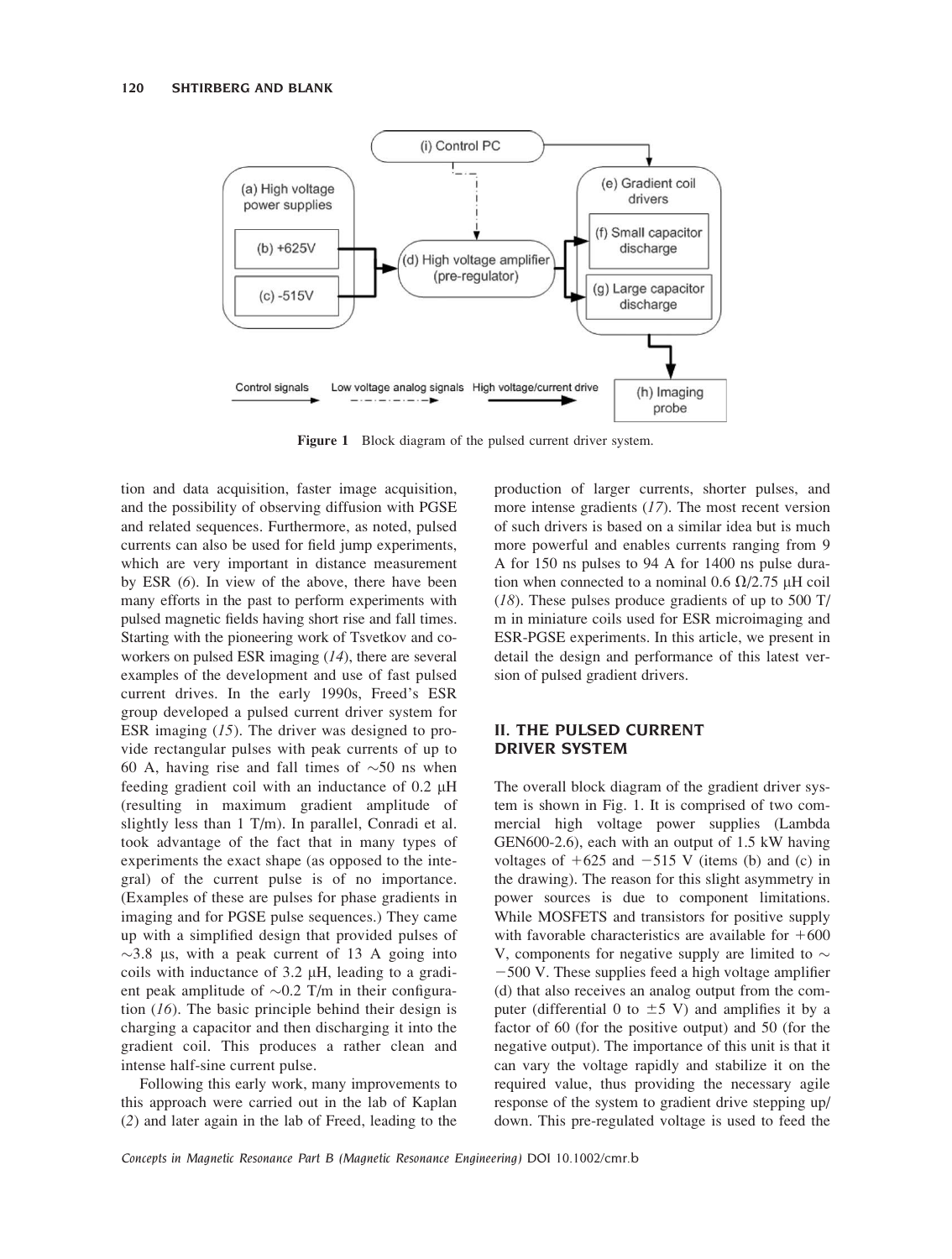

Figure 2 Electronic schematic of the high voltage amplifier.

capacitor charge/discharge units [items (f) and (g) in the drawing], which are the heart of the gradient coil driver system. Let us now describe in more detail the "home-made" components of this system, which are the high voltage amplifier (pre-regulator) and the gradient drivers units.

log output card. The last two stages have a gain of  $\sim$ 15 and are made of two MOSFETs (Darlington transistors for the negative voltage), with the first one having very low junction capacitance to enable the agile response of the system. Resistors  $R_3$  and  $R_{11}$ can be modified to provide zero voltage bias (nominally less than  $\pm 300$  mV).

## High Voltage Amplifier (Pre-regulator)

The electronic schematic of the high voltage amplifier is provided in Fig. 2. This unit can supply a current of up to 10 A and change its output voltage from 0 to  $+600$  V (or  $-500V$ ) in a few microseconds, according to a differential analog input voltage from the computer (0 to  $\pm$  5 V). Input voltage goes through two gain amplifier units, one with a 0 phase and the other (in the lower part of the schematic) with a phase of  $180^\circ$  going to the negative arm of the amplifier. Following that, both positive and negative voltages go into operational amplifiers with a gain of  $\sim$ 3 to 4. The supply bias voltage of  $\pm 12$  V for these two amplifiers must be very stable because any error here would be amplified by the full gain of the system (60 for the positive voltage and 50 for the negative voltage). The positive and negative voltage currents proceed through a MOSFET (for the positive voltage) and Darlington transistor (for the negative voltage), which serve as protection preventing the output's high voltage from going back to the computer's ana-

# Gradient Coil Drivers

The electronic schematic of one of the gradient coil drivers is provided in Fig. 3. This unit operates by first charging a capacitor (one of the capacitors  $C_1$  to  $C_{12}$  - see later) and then discharging it into the gradient coil  $(L_1)$ . Each capacitor (selectable by a manual rotary switch) provides a different pulse length for the resulting half-sine current pulse, according to the equation:

$$
T_{\text{pulse}} = \pi \sqrt{LC} \tag{1}
$$

Two similar capacitor are charged simultaneously, one of them connected to the positive voltage (through "switch+ charge  $1$ " or "switch+ charge 2'') and the other to the negative voltage (through "switch- charge 1" or "switch- charge 2"). Control of charge duration and selection between switches 1 and 2 is performed digitally by the control PC (see Fig. 1). The reason for having two possible capaci-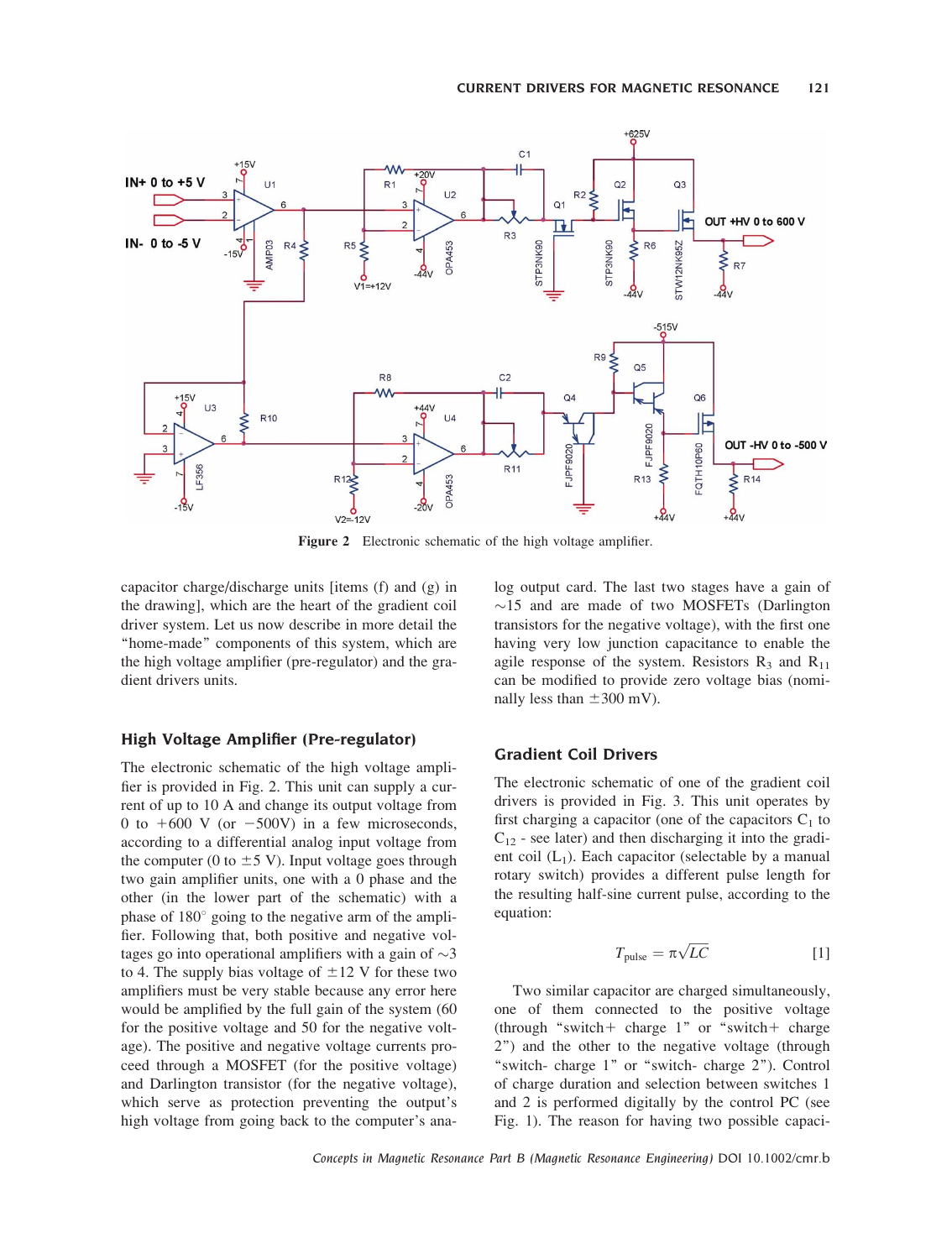

Figure 3 Electronic schematic of the gradient coil driver.

tors (1 and 2) as a charging option will be explained later. Following the charging period, which can take  $\sim$  5 to 20 µs, depending on the size of the capacitor, the system is ready for discharging the capacitors into the gradient coil. This again is done by computer-controlled switches, which are activated in pairs ("Discharge  $+$ " or "Discharge  $-$ "). The Discharge  $+$  pair provides a path for the discharge current in one direction while the Discharge  $-$  provides a path in the opposite direction. This facilitates the use of bi-polar gradient fields that are required in phase-encoded imaging experiments. A typical high voltage switch module is shown in Fig. 4. It has a digital input from the computer that triggers a low voltage fast MOSFET that charges (through an isolating transformer) the gate of a high-voltage/high-current MOSFET. The diodes  $D_1$ - $D_4$  and  $D_{13}$ - $D_{16}$  ensure the right direction of the

current's path and prevents a breakdown of the MOSFET at high voltage.

A very important feature of this gradient driver is its short "dead time" following the end of the halfsine pulse. This means that absolutely no current can flow in the circuit after the pulse ends. Such residual current can be due to parasitic capacitance in the circuit or switch imperfections. The elimination of current after the gradient pulse is achieved by two complementary methods. First, as noted earlier, there are two types of charge capacitors available for selection by the computer. The reason for this is that at low charge voltage values (up to  $\sim$ 30 V) the high voltage switches do not behave very well and the current pulses tend to be much longer than the nominal value based on Eq. [1]. The alternative charge capacitors (shown on the right in Fig. 3) are much smaller than the capacitor required for the nominal pulse length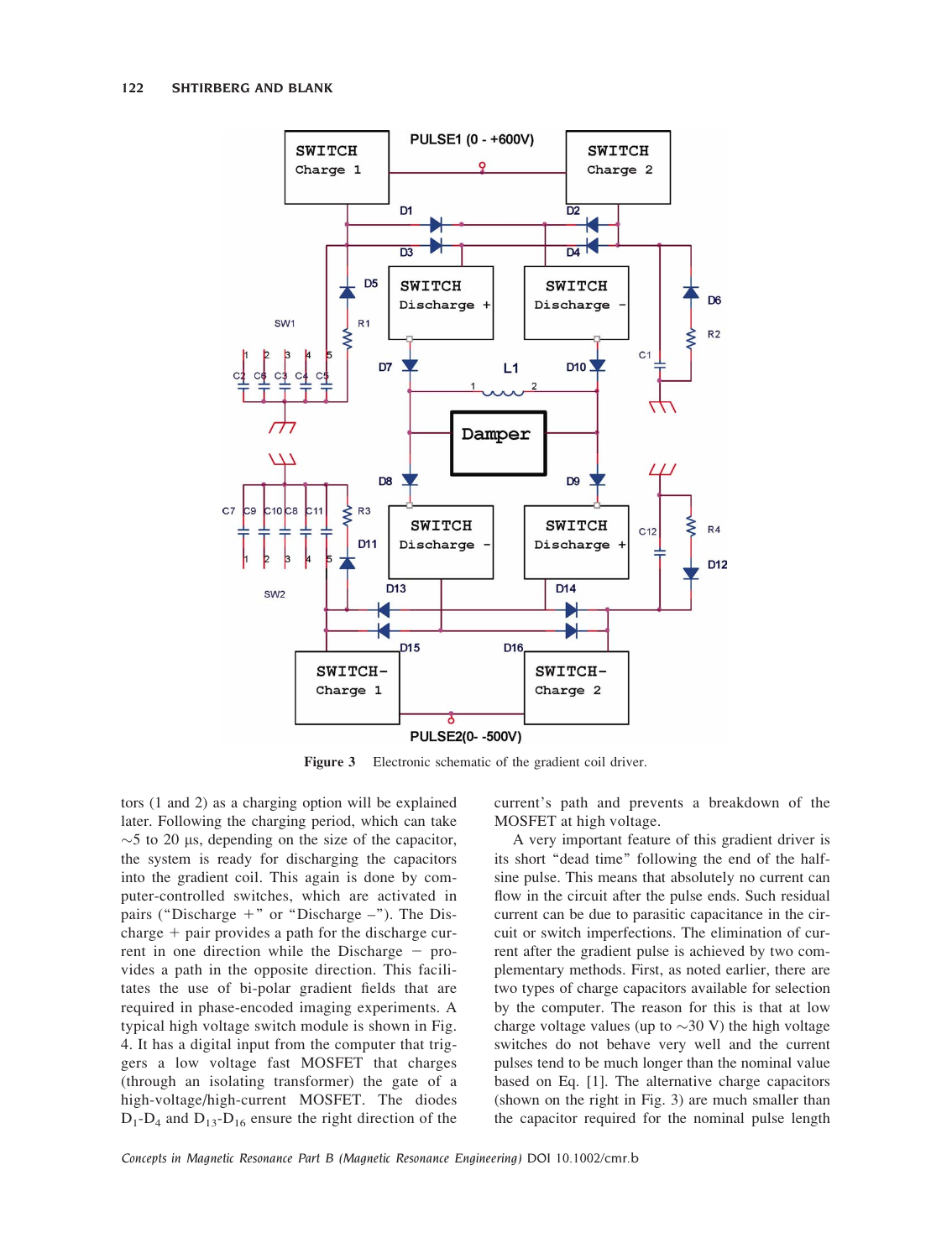

Figure 4 Electronic schematic of a typical high voltage switch module, which is part of the gradient coil driver.

and peak currents needed for a given experiment. This means that the pulse length involving this alternative capacitor is much shorter. During the imaging sequence the computer can automatically select the small capacitor at low gradient values, thereby eliminating most of the problems mentioned earlier regarding low voltage MOSFET operation. This is because the use of a small capacitor with a relatively high charge voltage but a short pulse duration is equivalent (in terms of the gradient integral) to that of a large capacitor with a small charge voltage and a long pulse duration (but the latter has the residual current problem at low charge voltage). A second complementary approach for eliminating unwanted current in times longer than the required nominal gradient-pulse length is the use of a damper circuit connected to the coil in the manner shown in Fig. 3. The electronic schema of this damper circuit is shown in Fig. 5. This circuit receives a digital input from the computer a few hundreds of nanoseconds after the discharge pulse trigger (depending on the discharge capacitor's size and the required pulse length). The digital pulse activates a MOSFET that drives another two high voltage MOS-FETs through an isolating transformer that effectively shunts the coil and dumps out all the residual current in it after the nominal end of the pulse.

## III. RESULTS

As noted in Section I earlier, the pulsed current driver system has been used in the generation of phase encoding gradients in ESR microimaging experiments, reaching resolutions that are better than 400 nm  $(18)$ . It was also employed in the first diffusion measurements of paramagnetic species in liquid solutions by PGSE-ESR  $(5, 19)$ . Here we will not describe these and other related results but rather concentrate on the performance of the driver system itself in terms of peak current, pulse duration, dead time, and agility.

The first set of results describes the performance of the high voltage amplifier (pre-regulator) unit. As noted earlier, the purpose of this unit is to provide an agile, computer-controlled, high voltage source to charge the capacitors located in the gradient coil driver unit. One of the most important features of the high voltage amplifier unit is the capability to change its output voltage relatively rapidly. This is very useful because in imaging experiments one must step up or down the gradient amplitude and this means changes in the capacitor's charge voltage. In ESR, fast coverage of the image " $k$ -space" can be achieved with a  $T_1$ -limited rate (typically a few microseconds); therefore, the amplifier's output voltage must be able to change and stabilize in this time scale. Figure 6 shows typical results measured for the high voltage amplifier unit, demonstrating its fast rise and fall times to a varying voltage drive from the computer. In this case the voltage was stepped almost instantaneously at time zero from 0 to  $\pm$  5 V in the differential input drive of the unit (coming out of the computer, see Fig. 2). It is apparent that after  $\sim$ 10 to 15 ls the voltage is stabilized both in the positive and negative polarity outputs. The drive of the high volt-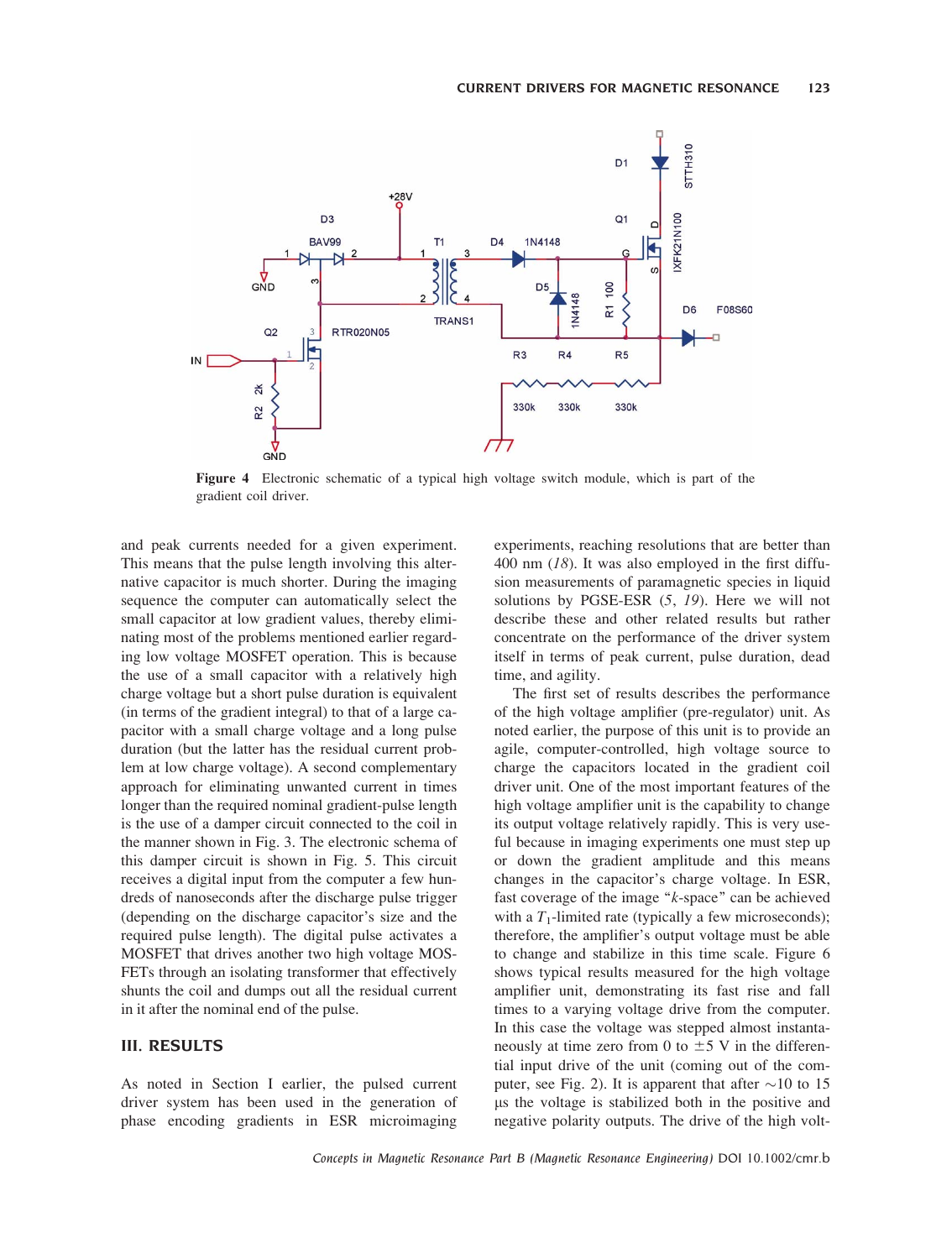

Figure 5 Electronic schematic of the damper circuit for the elimination of unwanted current after the end of the pulse.

10

8

age amplifier in this measurement went into a 200- $\Omega$ resistor and the residual ripple after voltage stabilization was measured to be less than 1 V RMS  $(\sim 0.2\%)$ .

The next set of experiments examines the actual gradient coil drivers in a variety of situations. Figure 7 presents the measured current pulse as generated by the system going into a nominal coil with inductance of 2.8  $\mu$ H and a resistance of 0.5  $\Omega$ . The capacitors are charged in this case by the full  $+600/-500$ V amplitude of the system. Each capacitor (positive and negative) has a value of 800 pF, giving in series

an equivalent value of 400 pF. This is the minimal value used by the system because lower capacitance will be dominated by parasitic capacitance in the driver unit and the pulse transmission cables and therefore is not useful. The pulse length in this case is  $\sim$ 150 ns, which is quite larger than the predicted value of  $\sim$ 105 ns (based on Eq. [1]). This may be due to the system's residual parasitic capacitance that increases this value for such low charge capacitor value, changes in the static and dynamic resistance of the MOSFET devices in the circuit, and/or the nonlinear behavior that limits the maximal voltage pulse



Current [A] 6  $\overline{\mathbf{4}}$  $\overline{\mathbf{c}}$ 0  $-100$  $\pmb{0}$ 100 200 300 400 Time [ns]

Figure 6 Output voltages of the high voltage amplifier unit (dotted line—positive output, solid line—negative output) as a function of time with a rectangular voltage pulse at its input.

Figure 7 Measured current output of the pulsed gradient driver unit when the 400 pF capacitor is discharged into the gradient coil. The insert shows a blow-up of the current scale near zero when the damper is operating (solid line) and without damper (dotted line).

<sup>C</sup>oncepts in <sup>M</sup>agnetic <sup>R</sup>esonance <sup>P</sup>art <sup>B</sup> (Magnetic <sup>R</sup>esonance <sup>E</sup>ngineering) DOI 10.1002/cmr.b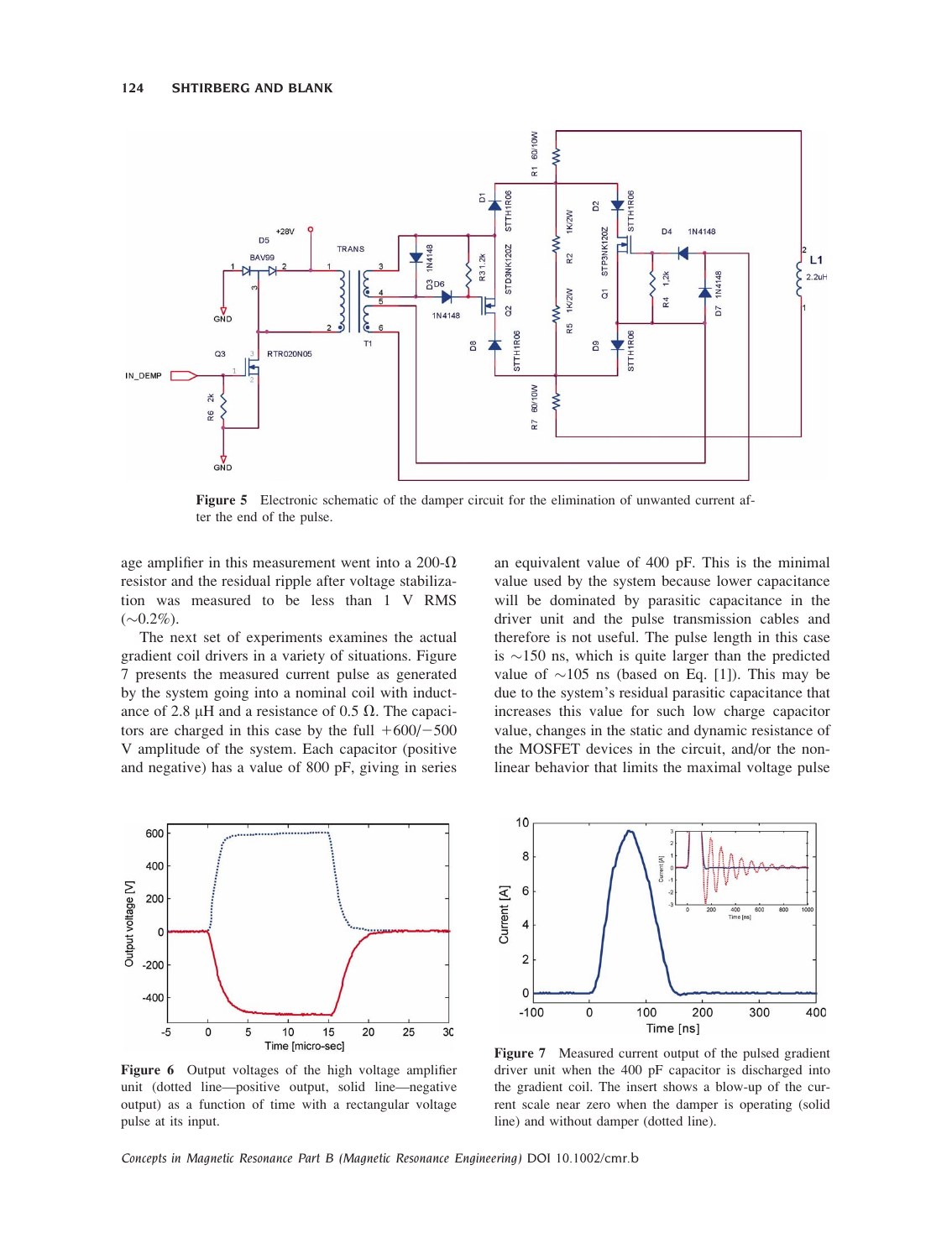

Figure 8 The same as Fig. 7 but for discharge capacitor of  $40 \mu F$ .

slope  $(dV/dt)$  of "real life capacitors" to approximately  $250-500$  V/ $\mu$ s for the film capacitors employed in our system. The maximum current amplitude observed is  $\sim$ 9.5 A. This can be compared to the theoretical value, calculated using the following equation (18):

$$
I_{\text{max}} \approx V_{\text{charge}} \sqrt{\frac{C}{L + \pi R \sqrt{LC}}}.
$$
 [2]

which gives  $\sim$ 13 A for the present experimental conditions. The value in the experiment is lower probably due to loss of energy into parasitic capacitance and other ohmic components in the system. Figure 8 provides the experimental results for the other end of the system performance, using charge capacitors of 80 nF for the positive and negative charge voltages (i.e. equivalent serial capacitance of 40 nF). Here the measured pulse duration is 1,400 ns, compared to the theoretical value of 1,050 ns. The maximum current is  $\sim$ 94 A, compared to the theoretical value of 120.6 A. Again, we suspect that changes in the static and dynamic resistance of the MOSFETs and/or the nonlinear behavior of the capacitors under fast voltage changes, together with their being "pushed" into a regime of very high voltage/current, are the source for the deviation from the simplified theoretical values we presented. The inserts in Figs. 7 and 8 show also the effect of the damper circuit on the trailing edge of the pulse. The solid line shows the current with the damper circuit and the dashed line is without the damper circuit. It is clear that without the damper there is much "ringing" due to energy that accumulates in parasitic capacitance and continues to be charged/discharged by and into the coil. It should be noted that measuring very small currents after such a powerful pulse is a difficult task even with modern

scopes. In many cases we have found that while the scope measurements show no residual current after the gradient pulse, in practice the ESR imaging or PGSE experiments reveal to us the existence of some "leftovers" that cannot be ignored  $(5, 19)$ . For example, in PGSE-ESR one seeks to find a perfect cancelation of phase gradients by two consecutive gradient pulses, and postpulse residual currents limit the fidelity of such cancelation and degrade the quality of the echo signal recovery. This echo signal recovery is therefore a very sensitive indicator for current existence just after the gradient pulse. In ESR microimaging we have found in previous cases that if there are residual currents after the phase gradient pulse, the size of the image (resolution) depends slightly on the value of  $\tau$  (the  $\pi/2-\pi$  interpulse distance in a Hahn echo imaging pulse sequence). This is because for larger values of  $\tau$  the integral of the gradient pulses is a bit larger. The present generation of pulsed gradient systems, as presented in this work, showed a very good performance under such ''ESR imaging and PGSE tests.'' This included mainly the acquisition of images with Hahn echo series using phase gradients with varying values of  $\tau$ , where we have found out that because of the good and fast cutoff of the gradient pulse the resolution is identical for all values of  $\tau$  and images can be superimposed on top of each other and analyzed correctly [for example, to obtain pixel-wise amplitude and  $T_2$  values (20)]. With these experiments we found out that for a nominal gradient pulse, which measured on the scope to be 250 ns long, one can apply  $\tau$  as small as 280 ns and still get artifact-free images and  $\tau$  independent resolution. This implies a gradient pulse "dead time" of less than 30 ns.

Another important feature of the system is its pulse repetition rate. As noted earlier, the charging voltage can be varied very quickly, and a typical variation from one  $k$ -space value to another (requiring typically only a few volts of change in the charge voltage) can be achieved in a few microseconds (based on the characteristics of the high voltage amplifier – see Fig. 6). However, to complement the picture one must also consider the time it takes for the capacitor to charge after each pulse. Figure 9 shows the voltage on the positive voltage charge capacitor (medium value of 10 nF – corresponding to equivalent capacitance of 5 nF for both positive and negative capacitors when connected in series) and the current pulse produced. It can be seen that it takes  $\sim 10$ ls to charge the capacitor, if one starts from a completely discharged one. The charge time is limited by the available current in the output of the high voltage amplifier. For charge capacitor values with equiva-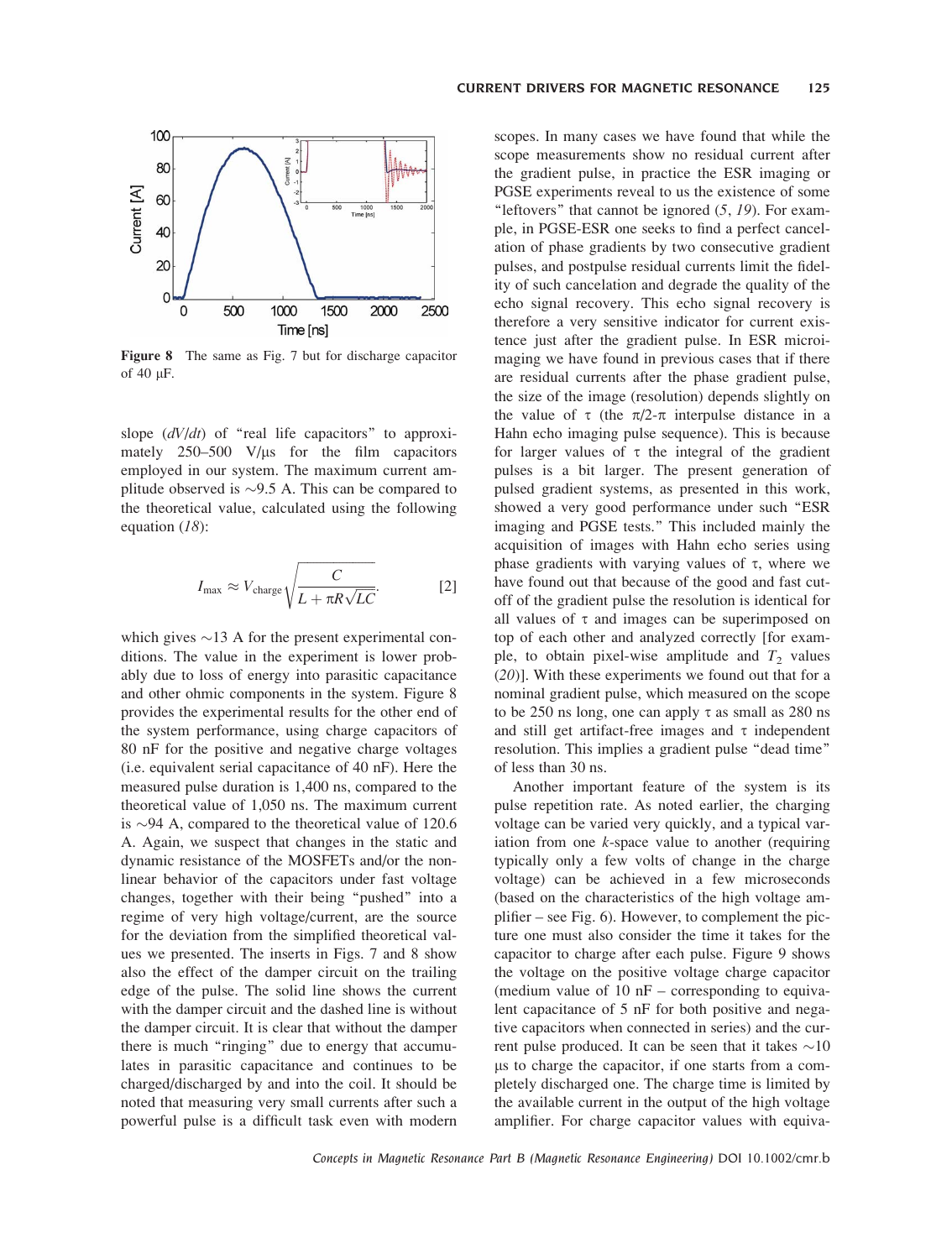

Figure 9 The voltage measured on a charge capacitor of 10 mF during the charge/discharge process (dotted line) along with the current pulse produced by the system (solid line and vertical scale on the right).

lent capacitance of up to 5 nF a repetition rate of up to 40 kHz is possible. For larger capacitors with equivalent capacitance of up to 40 nF, the repetition rate is limited to  $\sim$ 20 kHz. Figure 9 also shows the discharge current pulse and the voltage on the capacitor during discharge.

#### IV. FINAL REMARKS AND CONCLUSIONS

A system for the generation of intense short current pulses for MR experiments was presented here in detail. The system can be used for applications in the field of pulsed ESR imaging and measurement of diffusion by PGSE ESR. A variant of this system, working with coils with higher inductance and using larger charge capacitors, can also be useful for solidstate NMR imaging experiments and for measurements carried out in grossly inhomogeneous magnetic fields (21) As noted in the introduction, in principle, as the pulse duration increases, one can have much higher peak currents in the pulse (up to a certain limit of length/magnitude, of course). Furthermore, it is much easier to provide strong current pulses with short duration as the coil inductance decreases. These facts make it difficult to directly compare the system shown here with other systems described in the literature. One possible figure of merit to the capability of a pulsed current driver system is its "current/pulse duration ratio" for a given coil inductance. (Keeping in mind that this ratio is strongly dependent on the reciprocal of the coil inductance and thus applying it as a figure of merit is valid over only a limited range of driven coil inductance.) The system shown here, employed with a coil inductance of  $2.8 \mu H$ , provides one of the highest current/pulse duration ratio we are aware of, reaching values of  $6.9 \times 10^7$ . This should be compared to no

more than  $\sim 10^6$  in state-of-the-art NMR systems, but they often use coils with inductance in the range of tens and hundreds of  $\mu$ H. Other drivers, developed for ESR, achieved a current/pulse duration ratio of up to  $\sim 6 \times 10^8$ , but with coil inductance of  $\sim 0.5$ µH. We prefer to work with coils having an inductance larger than  $\sim$ 1.5  $\mu$ H to make them dominant over the inductance of a typical  $\sim$ 50-cm transmission line that can reach  $\sim 0.5$  µH. The bottom line of our design is that, when the current driver system is employed in conjunction with miniature gradient coils, one can achieve gradients of up to 500 T/m over regions of  $\sim$ 1 to 2 mm in size (18). To the best of our knowledge these numbers are by far the largest pulsed gradient values described in the literature of magnetic resonance up to date. Furthermore, the short dead time of the system and its relative simplified design add to its usefulness and uniqueness.

## ACKNOWLEDGMENTS

This work was supported by grant 213/09 from the Israeli Science Foundation, grant 2009401 by the United States-Israel Binational Science Foundation, by grant 201665 from the European Research Council (ERC), and by the Russell Berrie Nanotechnology Institute at the Technion.

## REFERENCES

- 1. Bernstein MA, King KF, Zhou ZJ. 2004. Handbook of MRI pulse sequences. Boston: Academic Press.
- 2. Feintuch A, Alexandrowicz G, Tashma T, Boasson Y, Grayevsky A, Kaplan N. 2000. Three-dimensional pulsed ESR fourier imaging. J Magn Reson 142:382– 385.
- 3. Stejskal EO, Tanner JE. 1965. Spin diffusion measurements—spin echoes in presence of a time-dependent field gradient. J Chem Phys 42:288–292.
- 4. Tashma T, Alexandrowicz G, Kaplan N, Dormann E, Grayevsky A, Gabay A. 1999. Restricted electron motion in 1D organic conductors: PGSE-ESR in (PE)2PF6 and (FA)2PF6. Synth Met 106:151–155.
- 5. Blank A, Talmon Y, Shklyar M, Shtirberg L, Harneit W. 2008. Direct measurement of diffusion in liquid phase by electron spin resonance. Chem Phys Lett 465:147–152.
- 6. Dubinskii AA, Grishin YA, Savitsky AN, Mobius K. 2002. Submicrosecond field-jump device for pulsed high-field ELDOR. Appl Magn Reson 22:369–386.
- 7. Wosnitza J, Bianchi AD, Freudenberger J, Haase J, Herrmannsdorfer T, Kozlova N, et al. 2007. Dresden

<sup>C</sup>oncepts in <sup>M</sup>agnetic <sup>R</sup>esonance <sup>P</sup>art <sup>B</sup> (Magnetic <sup>R</sup>esonance <sup>E</sup>ngineering) DOI 10.1002/cmr.b